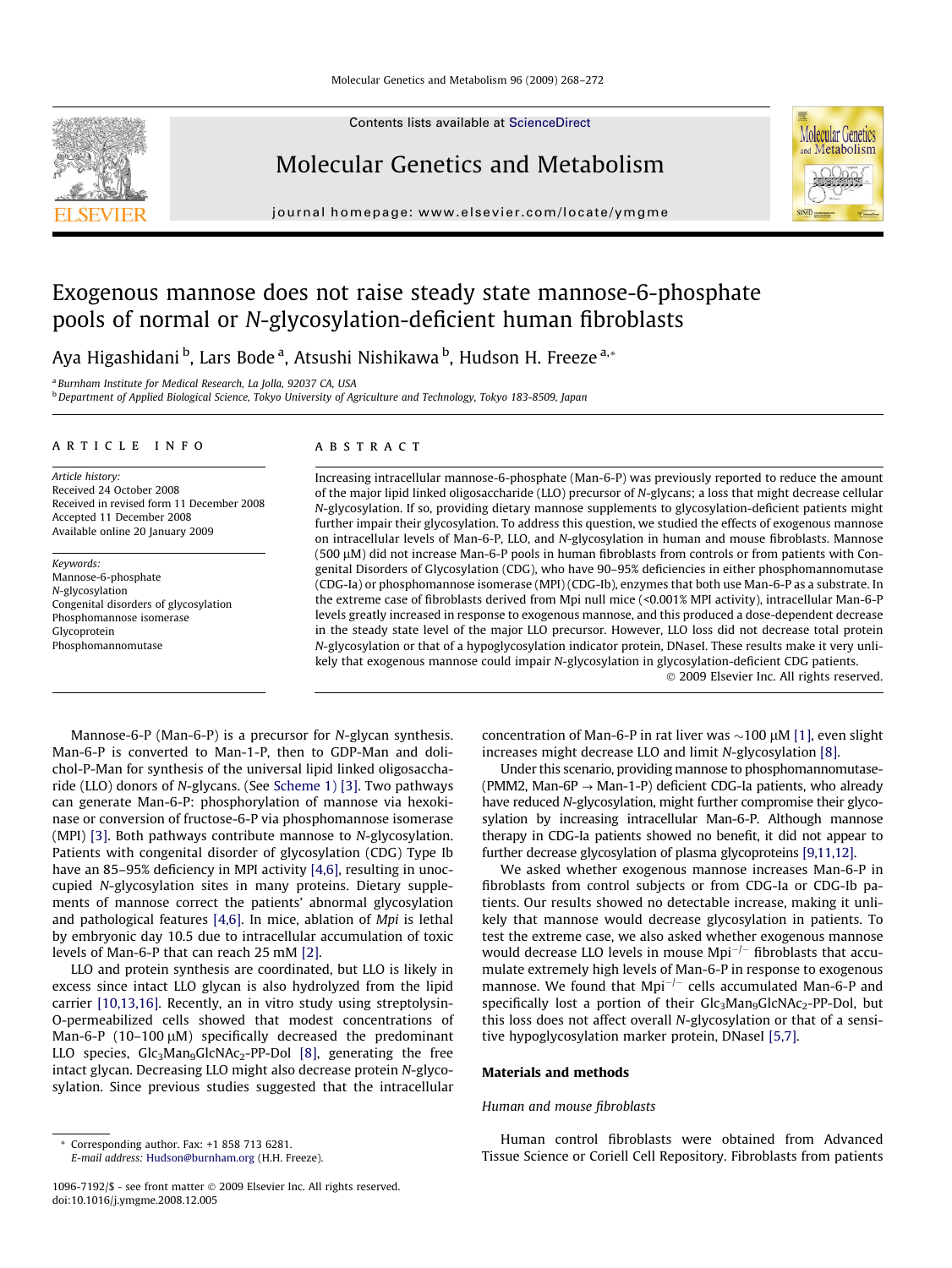<span id="page-1-0"></span>

were obtained from physicians as part of their CDG diagnostic workup following informed consent approval from parents or guardians.

## Mannose-6-P analysis

Cells were incubated in DMEM medium with 5.5 mM glucose and 20% fetal bovine serum with the indicated amount of mannose for 8 h before analysis. In some cases, serum was dialyzed to remove endogenous mannose prior to use. The extraction, HPLC analysis, and quantitation of Man-6-P was done as previously described [\[2\]](#page-4-0).

#### DNaseI and Protein Glycosylation Analysis

DNaseI construct, infection protocols and analysis of its glycosylation status were described previously [\[5,7\].](#page-4-0) To determine protein glycosylation, mouse fibroblasts in the presence or absence of mannose were labeled with <sup>35</sup>S-amino acids for 4 h. Labeled proteins in the medium were bound to ConcanavalinA and eluted with 100 mM  $\alpha$ -methyl mannoside. The resulting material was analyzed by reducing SDS–PAGE and visualized by flourography as described for analysis of DNaseI.

## Analysis of LLOs

Cells were grown in DMEM medium with 20% FBS and the indicated amount of mannose. Approximately  $1.0 \times 10^7$  cells were suspended in methanol and dried under a stream of dry  $N<sub>2</sub>$ . LLOs were extracted as previously described [\[8\]](#page-4-0) using chloroform–methanol–water (CMW; 10:10:3). Intact glycan chains were liberated from LLO by mild acid hydrolysis and then loaded onto C18 SepPak column directly connected to 3 ml ENVI-CARB solid phase extraction tube to remove residual salt and lipids. After loading, columns were washed with 9 ml of 2% acetonitrile/0.1 M ammonium acetate in  $H_2O$  and the glycans eluted from the ENVI-CARB with 6 ml of  $H_2O$ -acetonitrile (3:1, v/v), dried and labeled with 2-aminopyridine for HPLC analysis.

#### Results

Effects of exogenous mannose on intracellular Man-6-P in human and mouse fibroblasts

We analyzed fibroblasts from normal controls and from three different types of CDG patients, who exhibit protein hypoglycosylation. Cells were grown in medium containing physiological glucose (5.5 mM) and 0 or 500  $\mu$ M mannose for 24 h and intracellular amount of Man-6-P was determined. PMM2-deficient CDG-Ia, cells and MPI-deficient, CDG-Ib cells have defects which could increase the intracellular level of Man-6-P. ALG6-deficient cells from CDG-Ic patients have a defect in LLO biosynthesis and would not be expected to show any change in Man-6-P levels. [\[6\].](#page-4-0) There was no detectable increase in Man-6-P in any of the human cell lines in response to mannose. Representative data are shown in [Fig. 1.](#page-2-0)

We next studied fibroblasts derived from wild-type  $Mpi^{+/-}$  mice. They also did not have detectable intracellular Man-6-P (<0.5 nmole/100  $\mu$ g protein), but addition of 500  $\mu$ M mannose to the medium increases the level to 1.3 nmole/100 ug protein.

However, fibroblasts derived from Mpi<sup>-/-</sup> cells (<0.001% normal MPI activity) and grown in 10% serum with 5  $\mu$ M mannose accumulated detectable Man-6-P  $(1.2 \text{ nmole}/100 \mu g \text{ protein})$ ; addition of 500 uM mannose to the medium further increased that level  $\sim$ 10-fold (10 nmole/100 µg protein), similar to that seen in previ-ous studies of Mpi<sup>-/-</sup>mouse fibroblasts [\[2\].](#page-4-0)

## Effects of exogenous mannose on LLO levels in Mpi<sup>-/-</sup> cells

 $Mpi^{-/-}$  fibroblasts require mannose for survival and must either import exogenous mannose and/or salvage it from degraded gly-cans [\[2\].](#page-4-0) Mpi<sup> $-l$ </sup> cells can grow normally in 100% serum, showing that they salvage sufficient mannose from serum glycoproteins. If the salvage pathway is blocked, adding  $10-15 \mu$ M free exogenous mannose restores normal glycosylation [\[7\].](#page-4-0) A combination of 100  $\mu$ M mannose and 10–20% serum is cytostatic over several days, and 500 µM mannose becomes cytotoxic beyond 24 h due to the accumulation of Man-6-P [\[2\].](#page-4-0)

Previous in vitro studies using streptolysin-O permeabilized mammalian cells showed that Man-6-P selectively reduced the amount of LLO available for glycosylation [\[8\]](#page-4-0). By using intact  $Mpi^{-/-}$  cells, we could manipulate Man-6-P levels with exogenous mannose and then determine effects on the steady-state amount of Glc3Man9GlcNAc2PP-Dol and other LLO species [\[2\]](#page-4-0). Representative elution profiles [\(Fig. 2\)](#page-3-0) and quantitation from several experiments ([Table 1](#page-3-0)) show the amount of the predominant LLO species. Wildtype mouse cells made nearly the same amount and spectrum of LLO species regardless of the addition of exogenous mannose. ([Fig. 2](#page-3-0) A and B and [Table 1,](#page-3-0) experiments 1 and 2). Mpi<sup> $-/-$ </sup> cells grown in dialyzed 10% serum with 100  $\mu$ M mannose made a smaller amount of Glc<sub>3</sub>Man<sub>9</sub>GlcNAc<sub>2</sub>PP-Dol and higher amount of Man<sub>9</sub>GlcNAc<sub>2</sub>PP-Dol than controls under similar conditions ([Fig. 2](#page-3-0) C and [Table 1](#page-3-0), experiment 1). In 500  $\mu$ M mannose, Mpi<sup>-/-</sup> cells maintained about the same amount of  $Man_9GlcNAc_2PP-DoI$ , but specifically decreased the amount of Glc<sub>3</sub>Man<sub>9</sub>GlcNAc<sub>2</sub>PP-Dol ([Fig. 2](#page-3-0) D). Without addition of mannose to Mpi<sup> $-/-$ </sup> cells, 20% serum was insufficient to generate a normal amount of LLO seen in control cells (Experiments 3 and 4, [Table 1\)](#page-3-0); however, the size distribution was similar to that seen in control cells [\(Fig. 2](#page-3-0) E). Adding mannose at 20 µM nearly normalized the amount of LLO [\(Table](#page-3-0) [1](#page-3-0), experiments 2–4), but providing 100  $\mu$ M mannose reduced the steady state amount  $Glc<sub>3</sub>Man<sub>9</sub>GlcNAc<sub>2</sub>-PP-Dol$ , and consistently increased Man<sub>9</sub>GlcNAc<sub>2</sub>-PP-Dol [\(Table 1](#page-3-0)). Adding 500 µM mannose reduced the total amount of LLO in Mpi<sup> $-/-$ </sup> cells, and especially decreased Glc<sub>3</sub>Man<sub>9</sub>GlcNAc<sub>2</sub>-PP-Dol. Taken together, results using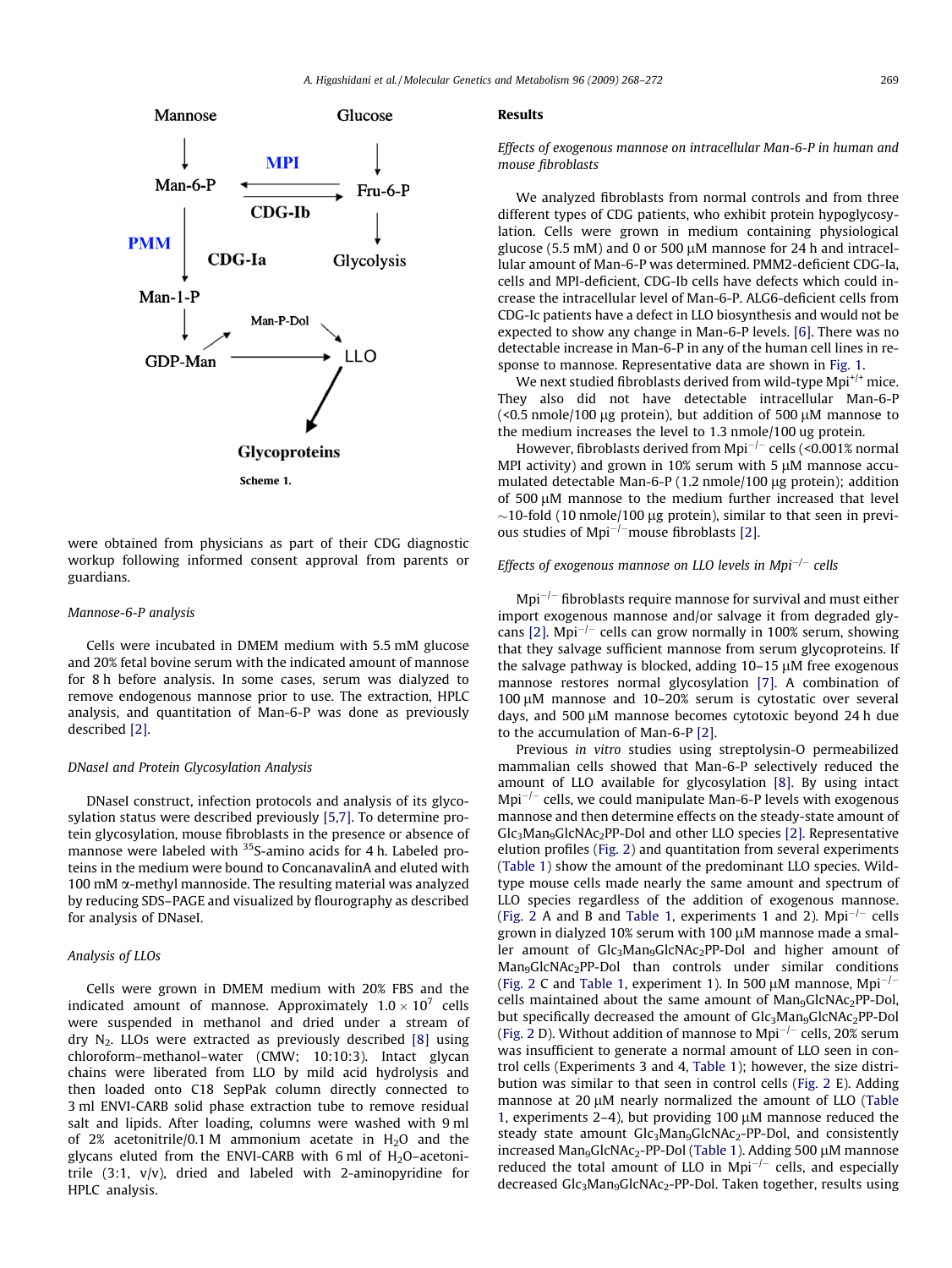<span id="page-2-0"></span>

Fig. 1. Effects of exogenous mannose on intracellular Man-6-P. Human control, CDG-Ia (PMM2 deficient), CDG-Ib (MPI-deficient), CDG-Ic (ALG6-deficient) and mouse fibroblasts from Mpi<sup>+/+</sup> and Mpi<sup>-/-</sup> embryos were incubated with medium containing 10% serum and either 0 or 500  $\mu$ M mannose for 8 h. Samples were extracted and analyzed by HPLC as previously described to determine Man-6-P [\[2\]](#page-4-0). Controls of known amount of Man-6-P and Glc-6-P were analyzed in parallel and recoveries normalized to an established standard curve to determine nmol Man-6-P/100 µg cellular protein.

intact Mpi $^{-/-}$  cells confirm previous in vitro studies showing Man-6-P-dependent depletion of steady state Glc<sub>3</sub>Man<sub>9</sub>GlcNAc<sub>2</sub>-PP-Dol [\[8\]](#page-4-0).

## Increased Man-6-P and decreased  $Glc_3Man_9GlcNAc_2PP-Dol$  does not reduce N-glycosylation

We wanted to know if the reduced amount of  $\text{Glc}_3\text{Man}_9\text{Glc}_2$  $NAc_2-PP-Dol$  also reduced N-glycosylation in the Mpi<sup>-/-</sup> cells. An engineered form of DNaseI containing a single N-glycosylation site is a sensitive indicator of insufficient glycosylation because the consensus sequon, -NDS-, is poorly glycosylated [\[5,7\]](#page-4-0). If LLO is limiting or an incomplete LLO glycan species is inefficiently transferred, DNaseI should show hypo-N-glycosyaltion, i.e., unoccupied N-glycosylation sites, as it does in CDG-Ia, -Ib and -Ic cells  $[6]$  and in Mpi<sup>- $j$ -</sup> fibroblasts without exogenous mannose or mannose salvage pathway [\[7\].](#page-4-0) Mouse cells were transfected with an adenovirus construct harboring DNaseI, and then incubated with increasing amounts of mannose to increase intracellular Man-6-P. Cells were labeled with <sup>35</sup>S-amino acids, secreted DNaseI isolated from the medium, and glycosylated and non-glycosylated forms resolved by SDS–PAGE. As shown previously, the upper band is N-glycosylated, while the lower band is not, based on digestion with PNGaseF (data not shown). Results in [Fig. 3](#page-4-0)a show that even though the steady state level of Glc<sub>3</sub>Man<sub>9</sub>GlcNAc<sub>2</sub>PP-Dol decreased in response to increased Man-6-P, the amount of DNaseI and its degree of N-glycosylation was unaffected, remaining at 75–77%. Likewise, overall protein glycosylation as measured by binding of <sup>35</sup>S amino acid-labeled proteins to Concanavalin A also remained normal ([Fig. 3b](#page-4-0)). These results show that even though exogenous mannose greatly increased intracellular Man-6-P and decreased the steady state level of the major LLO, it did not alter the extent of protein N-glycosylation.

## Discussion

Metabolic disorders caused by mutations in linear biosynthetic pathways often accumulate substrate proximal to the lesion and decrease the amount of product distal to it. This approach was used to identify many types of CDG, based on the synthesis of incomplete LLO glycan chains [\[6\].](#page-4-0) So, it was reasonable to predict that PMM2-deficient CDG-Ia cells (and possibly patients themselves) might accumulate Man-6-P. Addition of exogenous mannose might further increase this amount since these cells would not efficiently convert Man-6-P into Man-1-P [\[8\].](#page-4-0) Accumulation of Man-6-P might further exacerbate the patients' impaired N-glycosylation by cleaving the predominant LLO species [\[8\].](#page-4-0) This perspective would argue that giving these patients mannose might actually be harmful. However, this is not necessarily true since PMM2-deficient CDG-Ia patients have normal MPI activity, and they could still catabolize Man-6-P. Similarly, providing hyper-physiological levels of mannose to MPI-deficient fibroblasts or patients might also cause accumulation of Man-6-P. However, our results show that exogenous mannose did not detectably increase Man-6-P in patient cell lines. The simplest interpretation of these results is that both groups of patients have sufficient MPI activity to catabolize excess Man-6-P and prevent its accumulation. Previous results showing that dietary supplements of mannose neither improve nor decrease N-glycosylation when given to CDG-Ia patients [\[9,11,12\]](#page-4-0), but mannose rescues deficient glycosylation in partially MPI-deficient, CDG-Ib, patients [\[14\]](#page-4-0) by overcoming their Man-6- P deficiency. Taken together, these results make it very unlikely that providing mannose supplements to CDG-Ia patients would increase Man-6-P and further inhibit protein glycosylation.

In contrast to patients with hypomorphic alleles,  $Mpi^{-/-}$  mouse fibroblasts have no (<0.001%) residual enzymatic activity and, therefore, accumulate Man-6-P [\[2\]](#page-4-0) because its entry into glycolysis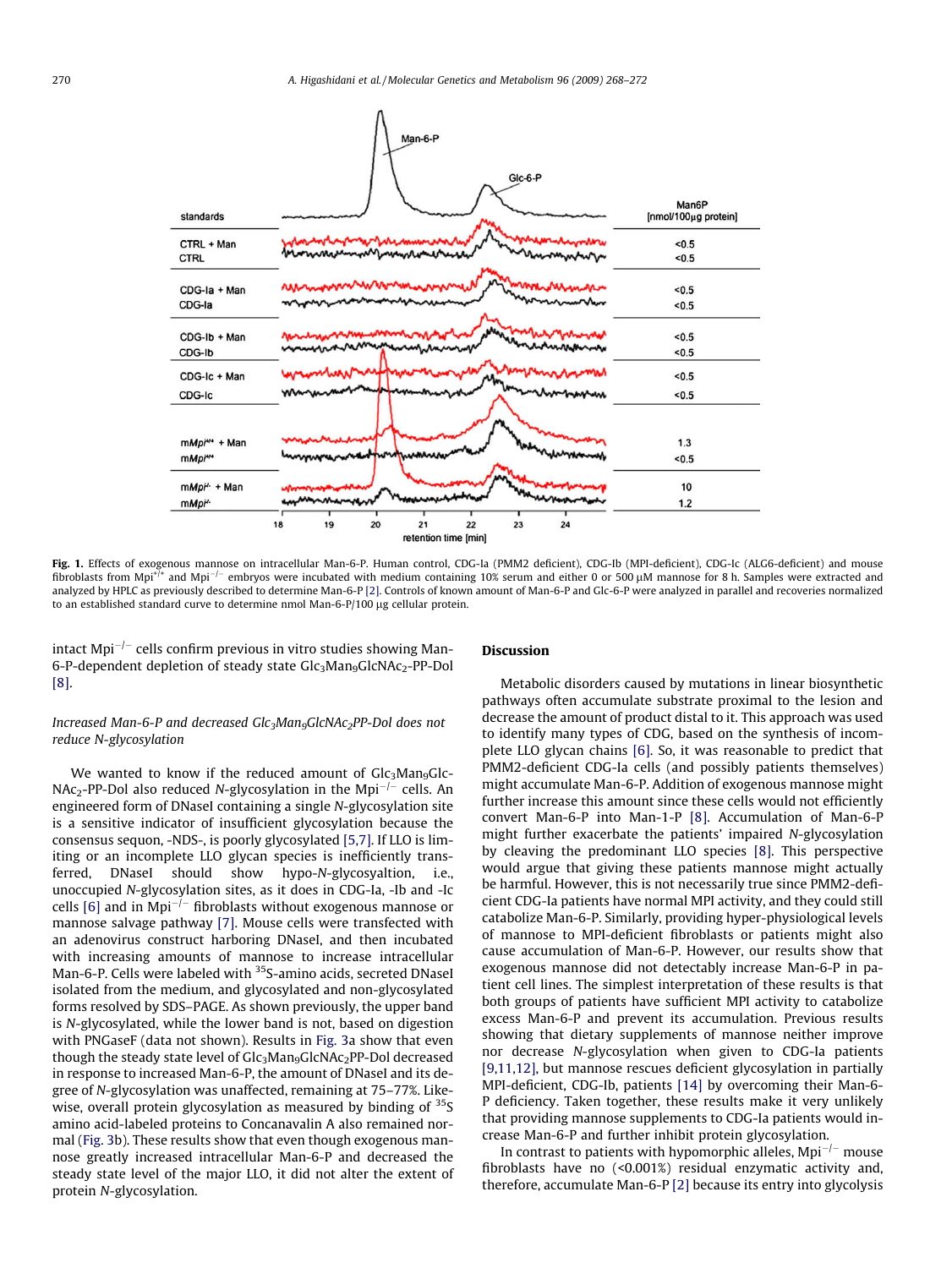<span id="page-3-0"></span>

Fig. 2. LLO profiles in normal and Mpi<sup>-/-</sup> fibroblasts in response to mannose. Cells were incubated in the presence of the indicted amount of mannose in medium containing 5.5 mM glucose and 20% FBS for 24 h and LLO glycans prepared and analyzed in the experimental procedures. Identity of the glycans was determined by comparison with authentic standards. Representative experiments are shown panels: (a) control mouse fibroblasts, 0 mM mannose; (b), control mouse fibroblasts, 500 µM mannose; (c), Mpi<sup>-/</sup> mouse fibroblasts 0 µM mannose; (d), Mpi<sup>-/-</sup> mouse fibroblasts 500 µM mannose; (e), Mpi<sup>-/-</sup> mouse fibroblasts 0 µM mannose; (f), Mpi<sup>-/-</sup> mouse fibroblasts 20 µM mannose; (g), Mpi<sup>-/-</sup> mouse fibroblasts 100 µM mannose; (h), Mpi<sup>-/-</sup> mouse fibroblasts 500 µM mannose.

| Table 1                                    |  |
|--------------------------------------------|--|
| Amount of LLO (pmol/10 <sup>7</sup> cell). |  |

 $\overline{a}$   $\overline{a}$  1

| Exp | $Mpi^{+/+}$<br>$M9$ ( $\mu$ M Man) | $Mpi^{-/-}$<br>$M9$ ( $\mu$ M Man)         | $Mpi^{+/+}$<br>G3M9 (µM Man) | $Mpi^{-/-}$<br>$G3M9$ ( $\mu$ M Man)       |
|-----|------------------------------------|--------------------------------------------|------------------------------|--------------------------------------------|
| #1  | 3.7(0)                             | 4.5(100)<br>3.8(500)                       | 13.0(0)                      | 7.7(100)<br>2.4(500)                       |
| #2  | 1.4(0)<br>1.4(500)                 |                                            | 9.4(10)<br>9.5(500)          |                                            |
| #3  |                                    | 1.1(10)<br>1.2(20)<br>6.1(100)<br>1.5(500) |                              | 3.8(10)<br>7.6(20)<br>4.9(100)<br>1.8(500) |
| #4  |                                    | 0.6(10)<br>1.4(20)<br>3.1(100)<br>3.0(500) |                              | 2.3(10)<br>5.8(20)<br>5.2(100)<br>1.9(500) |

is blocked. We confirmed the in vitro finding [\[8\]](#page-4-0) that a dose-dependent increase of Man-6-P decreases Glc<sub>3</sub>Man<sub>9</sub>GlcNAc<sub>2</sub>PP-Dol levels, but the loss occurs at very high levels of Man-6-P that can only be achieved in cells lacking all Mpi enzymatic activity. Adding 500  $\mu$ M mannose to Mpi<sup>+/+</sup> control mouse fibroblasts slightly increases intracellular Man-6-P. Surprisingly, the decreased steady state amount of  $\text{Glc}_3\text{Man}_9\text{Glc}_2\text{PP-Dol}$  LLO seen in Mpi<sup>-/-</sup> cells exposed to 500  $\mu$ M mannose did not reduce N-glycosylation of DNaseI or of total proteins as measured by binding of metabolically labeled proteins to Concanavalin A. This observation shows that LLO glycan is transferred to proteins at normal efficiency, and further suggests that the steady state LLO pool is in excess, at least in these cells. The decreased steady state level of  $\mathrm{Glc}_3\mathrm{Man}_9\mathrm{Glc}_2$ NAc2PP-Dol seen in mannose-supplemented cells may simply reflect the excess remaining after  $Glc<sub>3</sub>Man<sub>9</sub>GlcNAc<sub>2</sub>$  was transferred to protein.